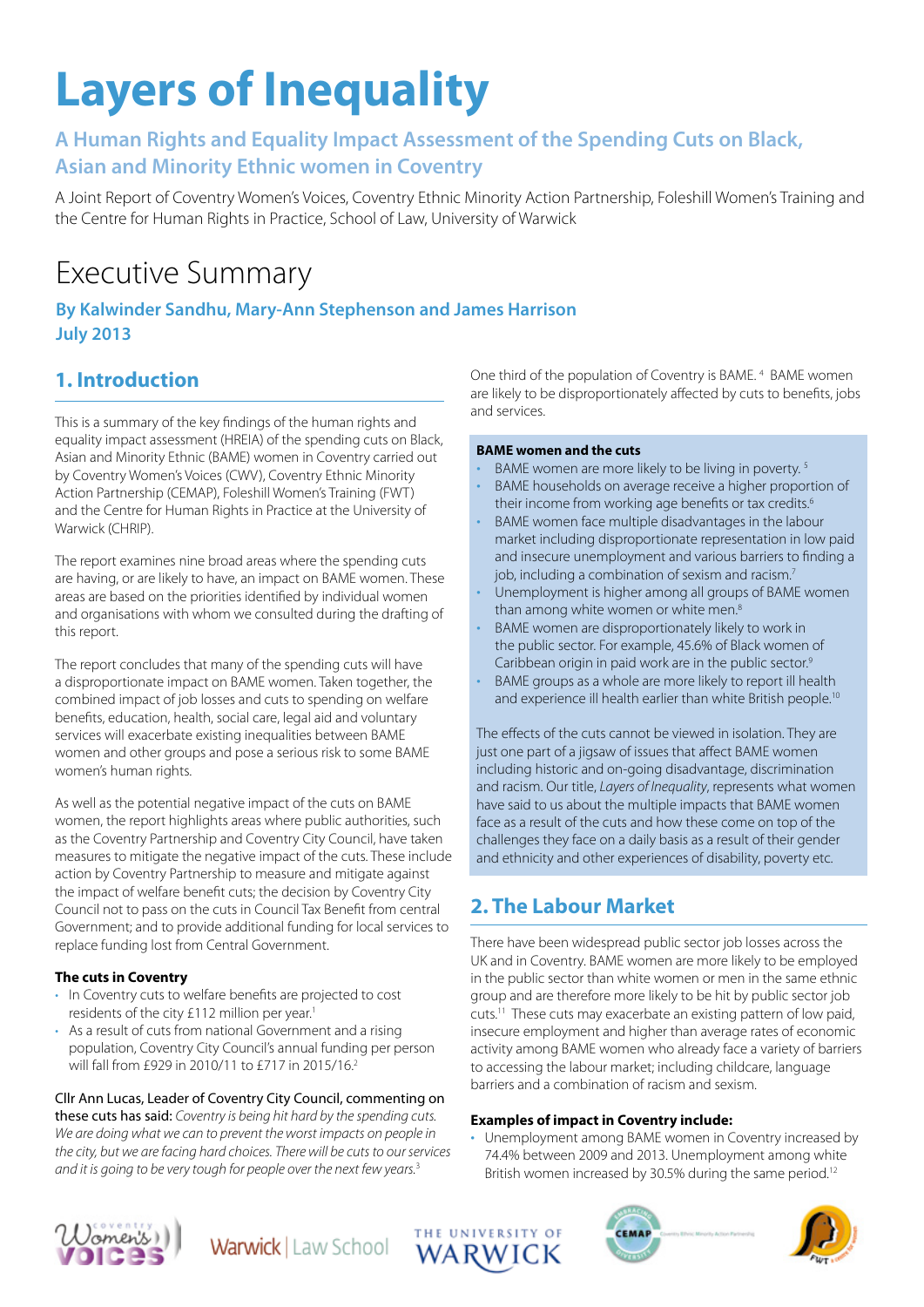- The Work Programme in Coventry has not proved successful in finding work for women of any ethnic background, but BAME women have fared worse than white women. Of the 1290 white women referred to the Work Programme in Coventry up to July 2012, 60 found jobs. 10 out of 210 Asian women referred found work. Out of 280 referrals of women from other ethnic groups none found work.13
- The decision by Coventry City Council to pay the living wage of £7.45 an hour to all staff will particularly benefit BAME women who are more likely to be in low paid work.14

# **3. Housing**

There have been a series of cuts to Housing benefit. BAME communities have a higher proportion of households on low incomes and are more likely to require accommodation for larger families than other groups. They are therefore more likely to be affected by these cuts. BAME women may face a stark choice between moving house, disrupting their children's education and losing support networks, or making up for cuts in housing benefit from already limited budgets.

#### **Examples of impact in Coventry include:**

- In Coventry over 39,000 households receive housing benefit.<sup>15</sup> It is estimated that 9,200 households in Coventry will be affected by Local Housing Allowance changes with a total loss of £13.21 million.16
- A family with three children, parents and grandparents living in the same house in Coventry would face a shortfall of £467 per month between the available Local Housing Allowance (£167.31 per week, the maximum for four bedrooms) and the average local rent of £1193 per calendar month for a five bedroom property.17
- BAME families in Coventry are already concentrated in the most over-crowded parts of the city. There are concerns that these cuts will increase overcrowding.18

# **4. Incomes and Poverty**

There have been a series of cuts and changes to welfare benefits and tax credits including a cap on the total level of benefits working age people can receive. These will disproportionately affect BAME women who are more likely to be poor than the general population<sup>19</sup>, more likely to have larger families and receive a higher proportion of their income from benefits.<sup>20</sup> BAME women will also be affected by the decision to pay Universal Credit as a single monthly payment to one person in the household, which will make it difficult to budget and may reduce their financial independence.

#### **Examples of impact in Coventry include:**

- The cost to women in Coventry of all the cuts to welfare benefits and tax credits will be approximately £76 million a year.21
- Coventry City Council estimate 270 households and 1300 children will be affected by the benefits cap.<sup>22</sup> The DWP estimates that 'of the households likely to be affected by the cap approximately 40% will contain somebody who is from an ethnic minority'.<sup>23</sup>

• Coventry Citizens Advice Bureau has reported that 'BAME women are more likely to lose ESA, more likely to be JSA sanctioned, more likely to lose DLA/PIP, less likely to appeal bad decisions and more likely to be exploited by others, such as private landlords or family members.<sup>24</sup>

# **5. Education and training**

Total public spending on education in the UK is estimated to fall by over 13% in real terms between 2010/11 and 2014/15.25 Some of these cuts will have a disproportionate impact on BAME women (for example, changes to provision of ESOL). Others, such as the end of Education Maintenance Allowance (EMA), are affecting low income families, which includes a disproportionate number of BAME families. BAME women may find it harder to meet the increased costs of studying.

#### **Examples of impact in Coventry include:**

- There have been cuts to mental health support in schools in Coventry and a reduction in support for dyslexia, behaviour and attendance, speech and language and sensory support.<sup>26</sup>
- Loss of Education Maintenance Allowance has led to an increase in debt cases coming to Coventry CAB.27
- Voluntary organisations in Coventry are reporting that women have to wait longer to access English for Speakers of Other Languages (ESOL) courses.28

### **6. Violence against women**

Victims and survivors of violence in Coventry are being and/or will be affected by a series of cuts and changes including loss of funding for local services, cuts and changes to the police and Crown Prosecution Service, cuts to NHS spending, cuts to legal aid and cuts to welfare benefits including housing benefit. These services affect all women, but BAME women are particularly

#### **Cross-cutting concerns**

There are some issues that have been identified on a number of different occasions throughout this report and are worth emphasising. These include:

#### **Lack of data**

Research for this report highlighted a lack of both local and national data that is broken down by both gender and ethnicity. Often data was available broken down by gender, or ethnicity but not both. Where data was broken down by ethnicity it was often only split into 'white' and 'BAME', obscuring significant differences between different ethnic groups. Coventry City Council is collecting and analysing data on the impacts of welfare benefit changes on different groups in the city, but this work is limited in some areas by the data that is available. This lack of availability of data makes it difficult to project or monitor the impact of policies on BAME women.

#### **Increasing use of technology**

The increasing requirement to use the internet/telephone to apply for jobs or claim benefits impacts on those BAME women who do not have access to the technology, or the confidence or ability to use it. They may be unable to claim the benefits to which they are entitled, or may be at risk of benefit sanctions if they are unable to meet Job Centre requirements to apply for particular jobs. The loss of face to face contact may create problems for women with multiple or complex needs who may not be able to communicate effectively over the telephone.

#### **Impact of cuts on public attitudes**

Many women commented that alongside the financial impact of the cuts they also felt the public's negative attitudes towards people on benefits, is increasing. In addition to a feeling of increased instances of discrimination and racism has led many women to sense that the atmosphere of scarce resources was leading people to look for scapegoats for the pressure they felt under. There was a widespread feeling that this was made worse by the rhetoric used by some politicians.

**Layers of Inequality**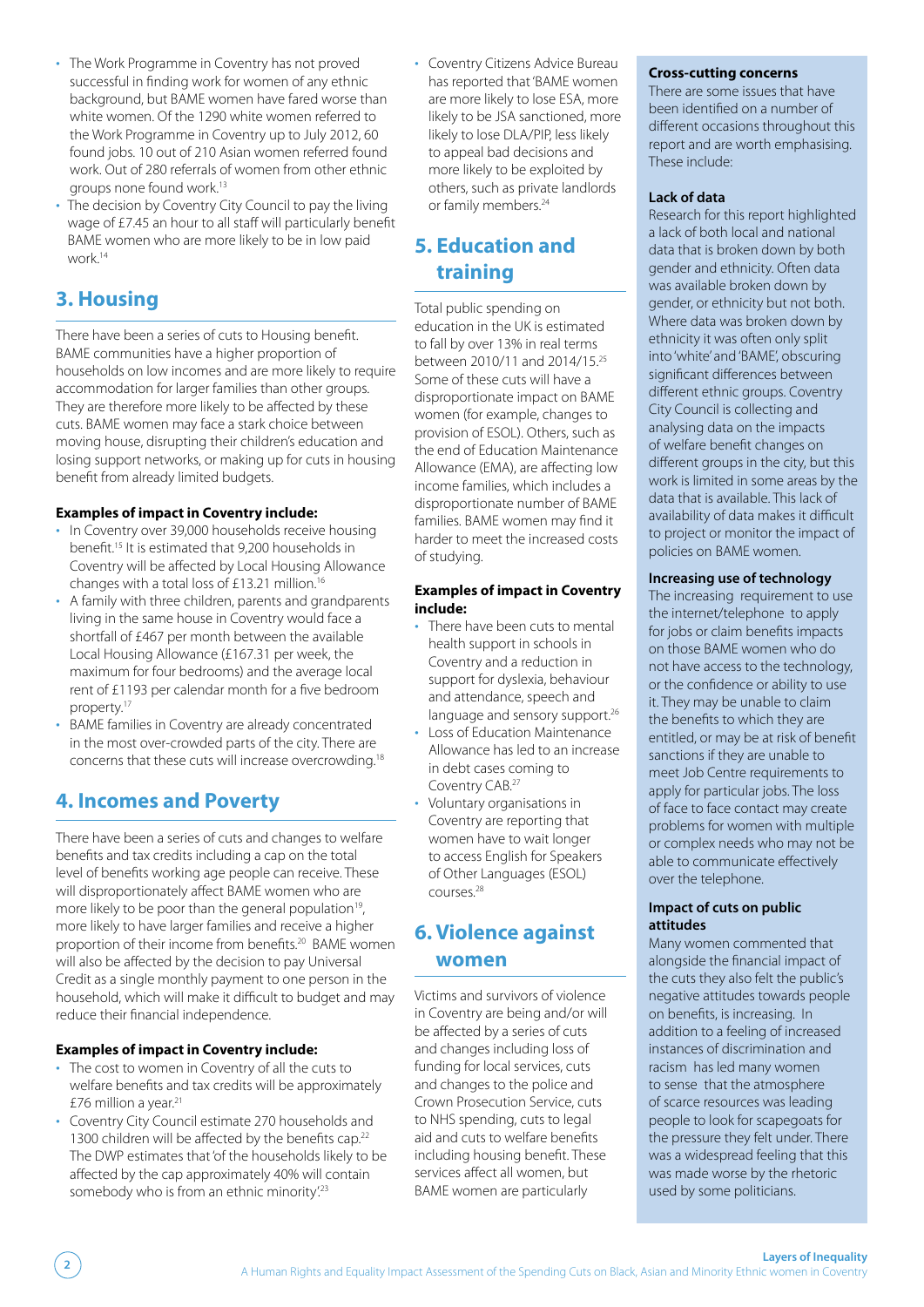likely to experience particular forms of violence. BAME women's experience of violence may also differ because of issues including marginalisation and racism.

#### **Examples of impact in Coventry include:**

- Panahghar, which provides specialist services for BAME women experiencing violence and abuse in Coventry, lost £300k a year for their refuge provision in Leicester. This has had an impact on staffing and services available to women in Coventry.
- Coventry Rape and Sexual Abuse Centre lost funding from the Equality and Human Rights Commission to do outreach work with communities that do not currently access their services, including BAME women. CRASAC is currently continuing to provide funding for this project.
- Coventry Haven has had a 10% cut to funding from Supporting People.
- For the 30,000 women in Coventry who are likely to have been raped or sexually abused at some point in their lifetime<sup>29</sup> and 38,000 women who are likely to experience domestic violence in their lifetime<sup>30</sup> these cuts are likely to lead to less successful investigation and prosecution of offenders, more on-going mental, physical and sexual health problems and more women trapped in violent relationships.

# **7. Health**

The NHS is required to make savings of up to £20 billion by 2015.<sup>31</sup> These cuts will affect all patients and staff but will have a particular impact on BAME women because their health issues and experiences of health care differ to that of white women. Impacts include: increased waiting times, increased cancellation of appointments, shortage of interpreters, and the risk that violence against women will go undetected.

#### **Examples of impact in Coventry include:**

- There has been a fall in the number of hospital beds from 1158 to 1125 (University Hospitals Coventry and Warwickshire) and 348 to 324 (George Elliot) between 2010 and 2013.<sup>32</sup>
- In the last quarter of 2012/13 only 84.7% of patients in Accident and Emergency in Coventry were seen within the target time of four hours or less compared to a national average of 94.1%.<sup>33</sup>
- Cancellations of appointments at University Hospitals Coventry and Warwickshire NHS Trust rose from 575 to 667 between 2011/12 and 2012/13. In the same period cancellations at the George Elliot hospital rose from 115 to 135.34
- Women in Coventry reported a lack of translation and interpretation services which may lead to BAME women not getting the healthcare that they need and lead to violations of privacy.

# **8. Social care**

Coventry City Council's Community Services Directorate needs to find savings of £14m for 2014/15, rising to £22.5m by 2015/16.<sup>35</sup> Cuts to social care will affect both women and men from all ethnic groups in Coventry who either need or provide care. However, there may be particular impacts on BAME women who provide proportionately more care.<sup>36</sup>

#### **Examples of impact in Coventry include:**

- Agencies we spoke to compared Coventry favourably to a number of other local authorities.
- However, they also highlighted current problems and predicted potential future problems in social care including: increased charges for services, a reduction in the level of services available and staff cuts.

# **9. Legal Advice Services**

Legal advice services in Coventry and across the Midlands are facing cuts to the funding they receive for civil legal aid work which will disproportionately affect BAME women.<sup>37</sup> BAME women also face particular issues because of cuts/changes in relation to legal advice for domestic violence, employment, immigration and asylum, and welfare benefits issues. Other changes, like the introduction of a telephone gateway and a proposed 12 month residency test will have a significant impact upon some BAME women.

#### **Examples of impact in Coventry include:**

- Coventry Law Centre is losing £200 -250k a year from cuts to legal aid, which represents a fifth of its annual income.
- Coventry Law Centre has a 90% success rate for appeals against Employment Support Allowance decisions.38 This work will no longer be funded by Legal Aid and although Coventry City Council continues to provide some funding, they will struggle to meet demand.
- Coventry Haven estimate that 70% of victims and survivors of violence will not be able to provide the evidence of domestic violence needed in order to access legal aid in family law cases and that the situation will be worse for BAME women.<sup>39</sup>

# **10. Voluntary organisations**

Voluntary organisations in Coventry have been impacted by cuts to a number of local and national funding streams, increased levels of applications to charitable trusts and changes to commissioning of services. BAME women rely on voluntary organisations to provide a range of services, advocacy and support. In particular BAME women's organisations provide services and specialist expertise that are sensitive to the experiences of BAME women's lives including multiple discrimination, culture, faith and poverty in a way that mainstream organisations are often unable to match.

These cuts take place against a background of historic underfunding of the BAME women's voluntary sector.<sup>40</sup> A large proportion (53%) of funding for BAME voluntary and community organisations comes from statutory sources so these organisations are vulnerable to public spending cuts.<sup>41</sup>

#### **Examples of impact in Coventry include:**

- Foleshill Women's Training's funding has fallen from £450k in 2010/11 to £190K in 2012/13.
- Coventry Carers' Centre has lost funding for work with BAME carers of people with learning disabilities.

# **11. Cross-Cutting Concerns, Combined Impacts and Actions Required**

We set out some examples of the combined impact of the spending cuts on particular groups of women.

**Public authorities** have legal obligations to promote equality and not to breach human rights. In order to do this effectively they need to consider the potential impact of all budget cuts on equality and human rights and carefully monitor the actual impact, particularly on the most vulnerable groups. This includes action by National Government to collect and monitor evidence of local impact and take action where necessary.

**Public authorities** should ensure that data is collected and reported in a way that allows analysis of the impact on different equality groups, including women from different BAME communities. Data should be published in an accessible format so that it can be used by other actors including civil society groups.

#### **Layers of Inequality**